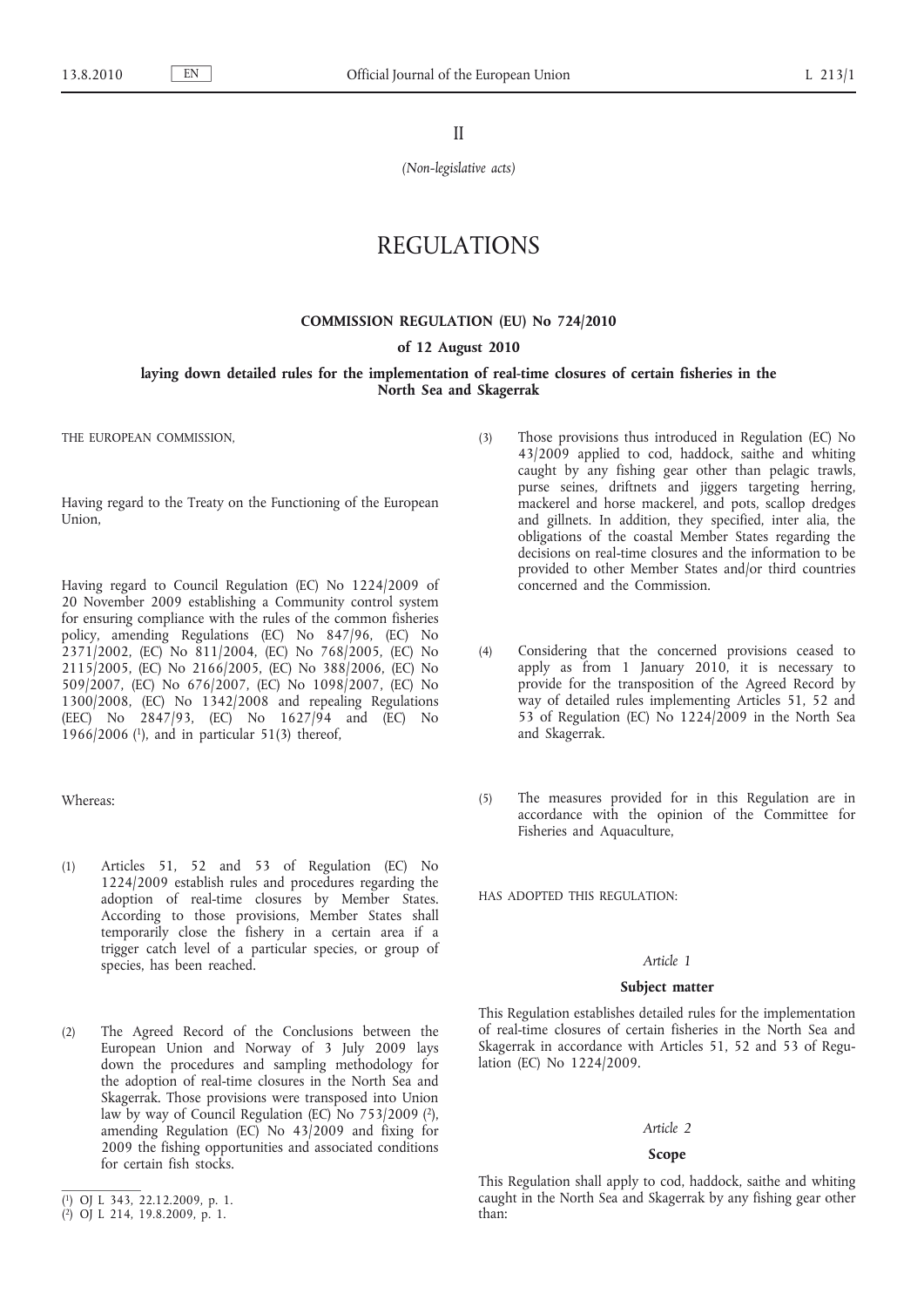- (a) pelagic trawls, purse seines, driftnets and jiggers targeting herring, mackerel, and horse mackerel;
- (b) pots;
- (c) scallop dredges;
- (d) gillnets.

# *Article 3*

# **Definitions**

For the purpose of this Regulation, the following definitions shall apply:

- (a) ICES (International Council for the Exploration of the Sea) zones means zones as defined in Council Regulation (EEC) No 3880/91 (1);
- (b) 'Skagerrak' means the area bounded on the west by a line drawn from the Hanstholm lighthouse to the Lindesnes lighthouse and on the south by a line drawn from the Skagen lighthouse to the Tistlarna lighthouse and from this point to the nearest point on the Swedish coast;
- (c) 'North Sea' means ICES zone IV;
- (d) 'haul' means the act between the deployment and retrieval of a net.

# *Article 4*

#### **Catch trigger level**

1. The catch level which shall trigger real-time closures of fisheries, as referred to in Article 51 of Regulation (EC) No 1224/2009, shall be 15 % by weight of juveniles as compared to the total of the four species referred to in Article 2, in a haul.

However, if the quantity of cod in the sample exceeds 75 % as compared to the total of the four species in a haul, the catch trigger level shall be 10 % by weight of juveniles as compared to the total of the four species in a haul.

# *Article 5*

#### **Definition of juveniles**

For the purpose of this Regulation, 'juveniles' means:

- specimens of cod smaller than 35 cm,
- specimens of haddock smaller than 30 cm,
- specimens of saithe smaller than 35 cm,
- specimens of whiting smaller than 27 cm.

#### *Article 6*

# **Calculation of the catch level of juveniles**

1. For the purpose of calculating the catch level of juveniles in accordance with Article 51(2) of Regulation (EC) No

( 1) OJ L 365, 31.12.1991, p. 1.

1224/2009, the coastal Member State and/or the Member State participating in a joint operation under a Joint Deployment Plan shall identify areas where there is a risk of reaching the trigger level.

In the areas identified in accordance with paragraph 1, the coastal Member State and/or the Member State participating in a joint operation under a Joint Deployment Plan shall carry out inspections to measure whether the percentage of juveniles reaches the trigger level, including through Joint Deployment Plans.

When carrying out the inspections referred to in paragraph 2, the coastal Member State and/or the Member State participating in a joint operation under a Joint Deployment Plan shall:

- (a) take and measure samples of cod, haddock, saithe and whiting from a haul in accordance with provisions in Annex I;
- (b) document each sampling by completing a sampling report as set out in Annex II and send it to the coastal State.

4. Member States may invite other countries undertaking inspections in the area concerned to carry out samples on their behalf.

5. The coastal Member State concerned shall publish without delay on its website the position at which the sample referred to in paragraph 3(a) was taken, the time it was taken and the quantity of juveniles as a percentage of the total catch of cod, haddock, saithe and whiting in weight. The percentage shall be published both by species and as a total of the four species.

# *Article 7*

#### **Closure of fisheries**

1. When a sample referred to in Article 6(3)(a) shows a percentage of juveniles that reaches the trigger level, the coastal Member State concerned shall prohibit fishing in the area concerned with any fishing gear other than:

- (a) pelagic trawls, purse seines, driftnets and jiggers targeting herring, mackerel, and horse mackerel;
- (b) pots;
- (c) scallop dredges; and
- (d) gillnets,

in accordance with Article 53 of Regulation (EC) No 1224/2009.

The area to be closed in accordance with paragraph 1 shall be defined on the basis of the following criteria: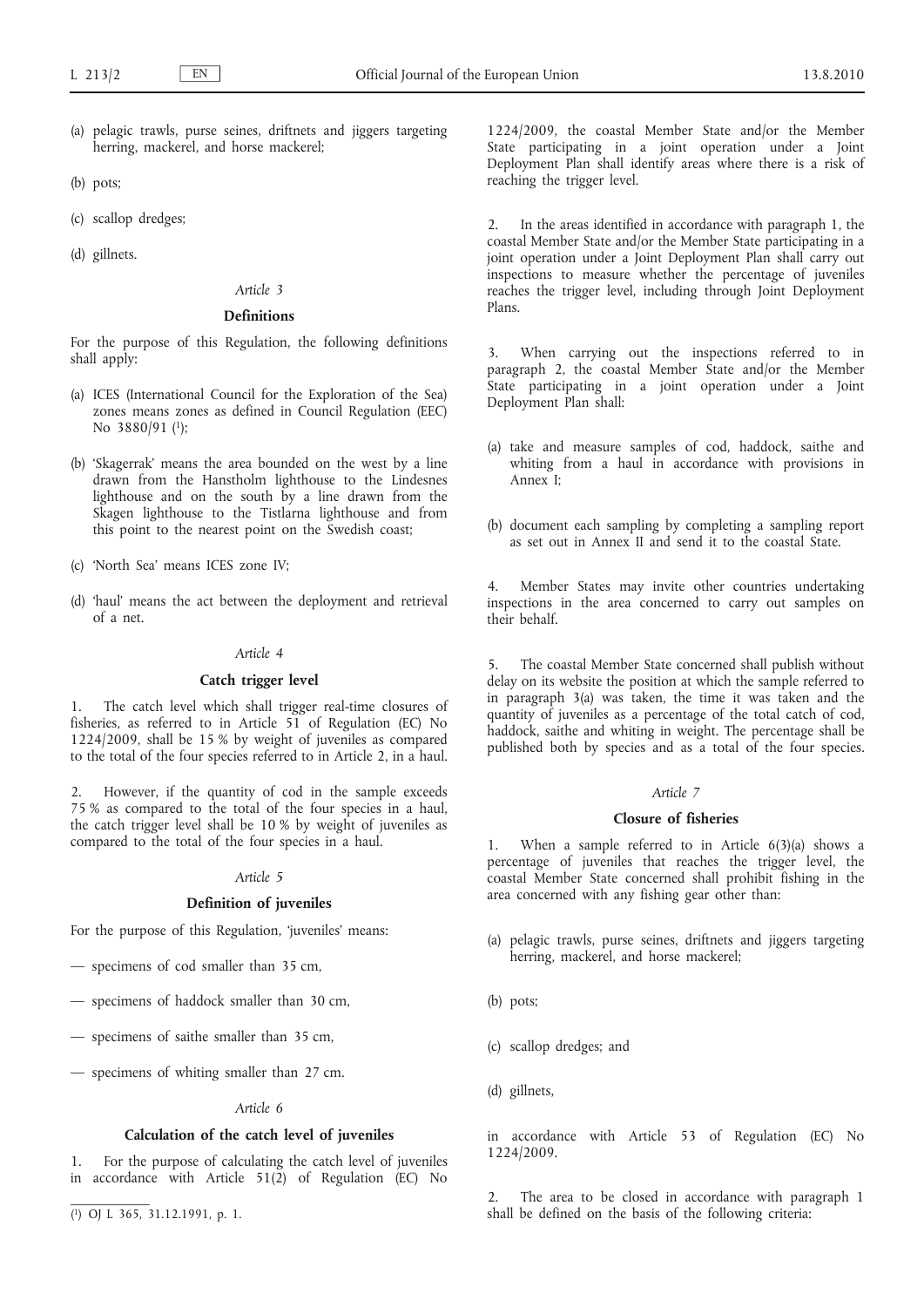- (a) the area shall have 4, 5 or 6 joining points;
- (b) the midpoint of the fishing operation or operations with samples above the trigger level shall equal the midpoint of the closed area;
- (c) when the closed area is based on one sample and lies outside the waters up to 12 miles from the baseline of the coastal Member State, it shall be 50 square miles.
- 3. The real-time closure referred to in paragraph 1 shall:
- (a) enter into force 12 hours following the decision by the concerned Member State; and
- (b) apply for 21 days after which it shall automatically cease to apply at midnight UTC.

4. If the area to be closed includes zones under the jurisdiction or sovereignty of neighbouring third countries, the coastal Member State concerned shall without delay inform those third countries.

#### *Article 8*

# **Information**

1. For the purpose of Article 53(5) of Regulation (EC) No 1224/2009, the coastal Member State shall without delay make the details of the real-time closure decided in accordance with Article 7 available on its website and inform of the real-time closure:

- (a) the vessels in the vicinity of the area to the extent possible;
- (b) the Commission;
- (c) the Fisheries Monitoring Centres ('FMCs'), as referred to in Article 3 of Commission Regulation (EC) No 2244/2003 (1); and
- (d) the other Member States and third countries whose fishing vessels are authorised to operate in the area concerned.

Member States shall take the necessary measures to ensure that their FMCs inform the vessels flying their flag that are affected by the real-time closure.

3. For the purpose of Article 53(6) of Regulation (EC) No 1224/2009, upon request, the coastal Member State concerned shall provide the Commission with the detailed sampling reports and justifications underlying the real-time closure decided in accordance with Article 7.

#### *Article 9*

# **Entry into force**

This Regulation shall enter into force on the seventh day following its publication in the *Official Journal of the European Union*.

This Regulation shall be binding in its entirety and directly applicable in all Member States.

Done at Brussels, 12 August 2010.

*For the Commission The President* José Manuel BARROSO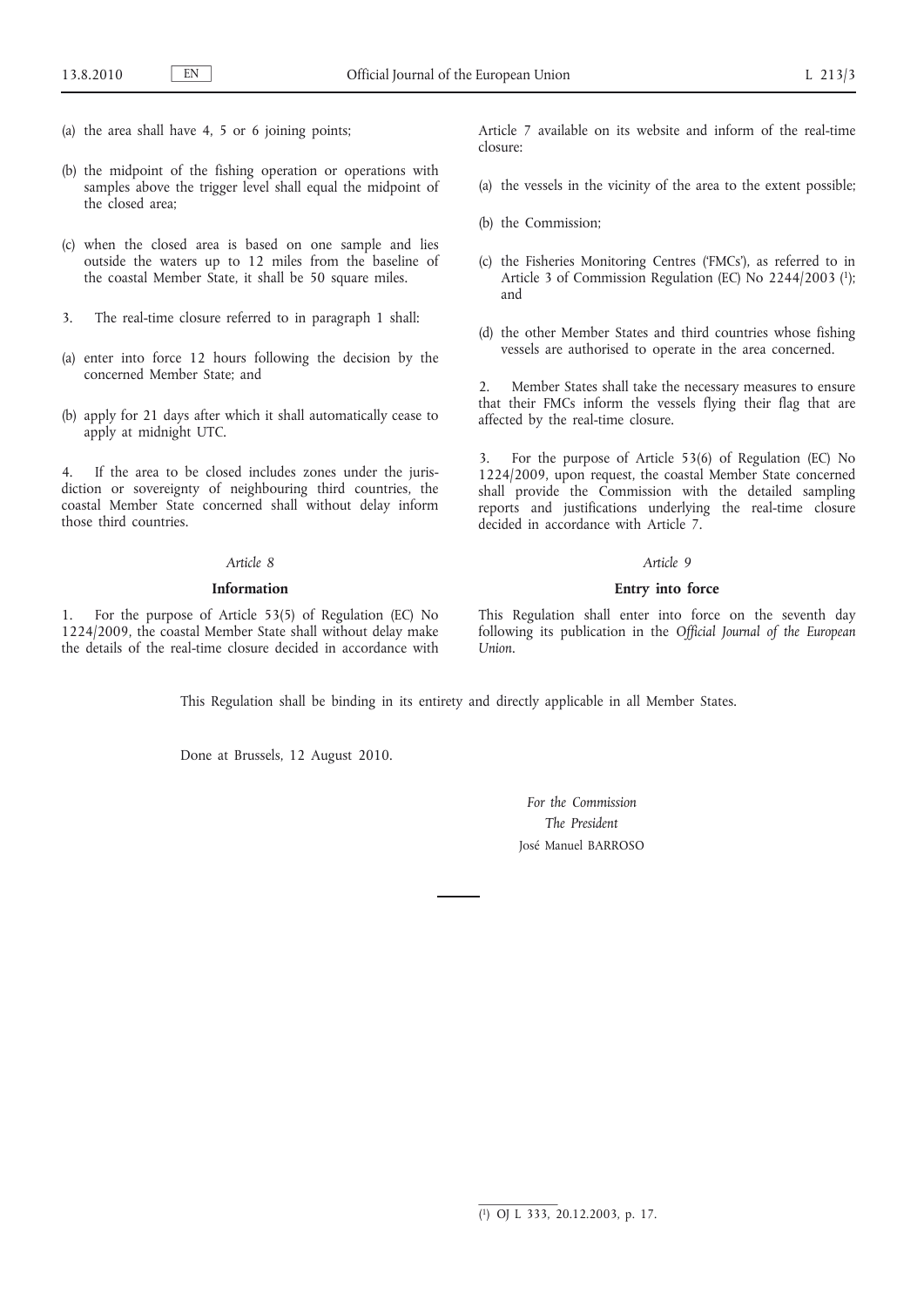# *ANNEX I*

#### **Sampling Methodology**

Samples shall be taken and measured in accordance with following provisions.

- 1. Whenever possible, samples shall be taken and measured in close cooperation with the master of fishing vessel and his crew. The master of fishing vessel and his crew shall be encouraged to participate in the process. They shall also be encouraged to share any information that could be relevant with respect to the delimitation of a closed area.
- 2. The total catch in the haul shall be estimated.
- 3. A sample shall be taken when it is estimated that at least 300 kg of cod, haddock, saithe and whiting are present in one haul.
	- (a) The minimum size of the sample shall be 200 kg of cod, haddock, saithe and whiting.
	- (b) The sample must be taken in such a way that it reflects the catch composition with respect to the four species.
	- (c) When appropriate due to the size of the catch the sample shall be taken in the beginning, the middle and the end of the catch.
- 4. The quantity of juveniles shall be calculated as a percentage by species and as a total of all four species.
- 5. The sampling report shall be duly completed immediately after the sample has been measured. The report shall then be sent to the coastal State.